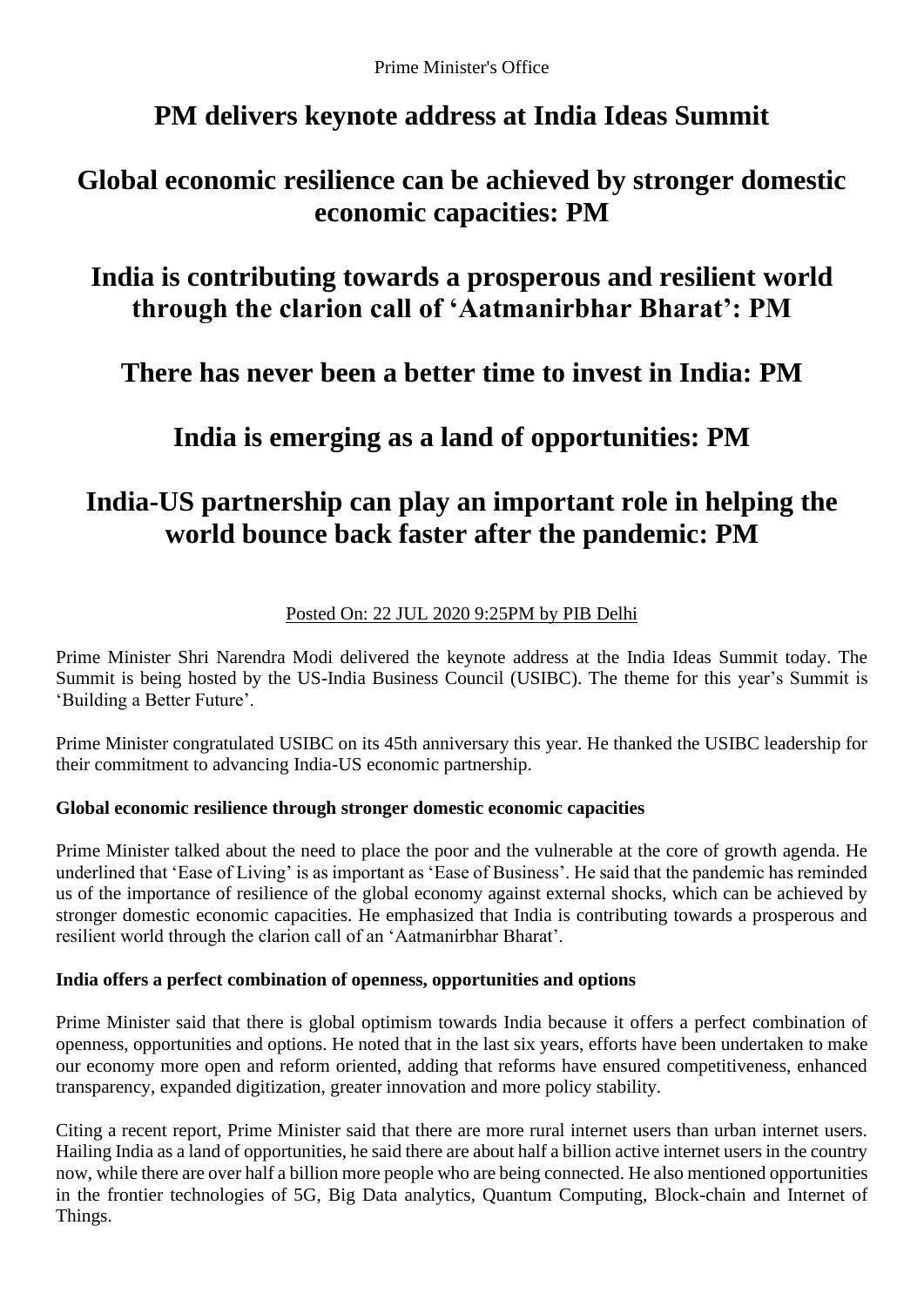#### **Extensive opportunities to invest across sectors**

Prime Minister underlined that there are extensive opportunities to invest in a variety of sectors in India. He talked about the historic reforms recently undertaken in the agriculture sector and said that there are opportunities to invest in areas including agriculture inputs and machinery, agriculture supply chain, food processing sector, fisheries and organic produce. Noting that the healthcare sector in India is growing faster than 22% every year and the progress of Indian companies in production of medical-technology, tele-medicine and diagnostics, he said that now is the best time to expand investment in Indian healthcare sector.

Prime Minister listed several other sectors which offer tremendous opportunities to invest, viz. the energy sector; infrastructure creation including building houses, roads, highways and ports; civil aviation, wherein top private Indian airlines plan to include over a thousand new aircrafts over the coming decade, thus opening up opportunity for any investor who chooses to set up manufacturing facilities in India, and also through setting up of Maintenance Repair and Operations facilities. He mentioned that India is raising the FDI cap for investment in defence sector to 74%, two defence corridors have been established to encourage production of defense equipment and platforms, and added that special incentives are offered for private and foreign investors. He also mentioned path-breaking reforms being undertaken in the space sector.

Inviting investment in finance and insurance, Prime Minister said that India has raised the FDI cap for investment in insurance to 49% and 100% FDI is permitted for investment in insurance intermediaries. He noted that there are large untapped opportunities for increasing insurance cover in health, agriculture, business and life insurance.

#### **Rising investments in India**

Prime Minister talked about India's rise in Ease of Doing Business rankings of the World Bank. He underlined that each year, India is reaching record highs in FDI, adding that FDI inflows in India in 2019-20 were 74 billion dollars, which is an increase of 20% over the previous year. He highlighted that even during the pandemic, India has attracted foreign investment of more than 20 billion dollars between April and July this year.

#### **Best time to invest in India**

Prime Minister said that India has what is needed to power the global economic recovery. He noted that India's rise means a rise in trade opportunities with a nation that can be trusted, a rise in global integration with increasing openness, a rise in competitiveness with access to a market which offers scale, and a rise in returns on investment with the availability of skilled human resources. Calling USA and India as natural partners, he said this partnership can play an important role in helping the world bounce back faster after the pandemic. Reaching out to the American investors, he said that there has never been a better time to invest in India.

\*\*\*\*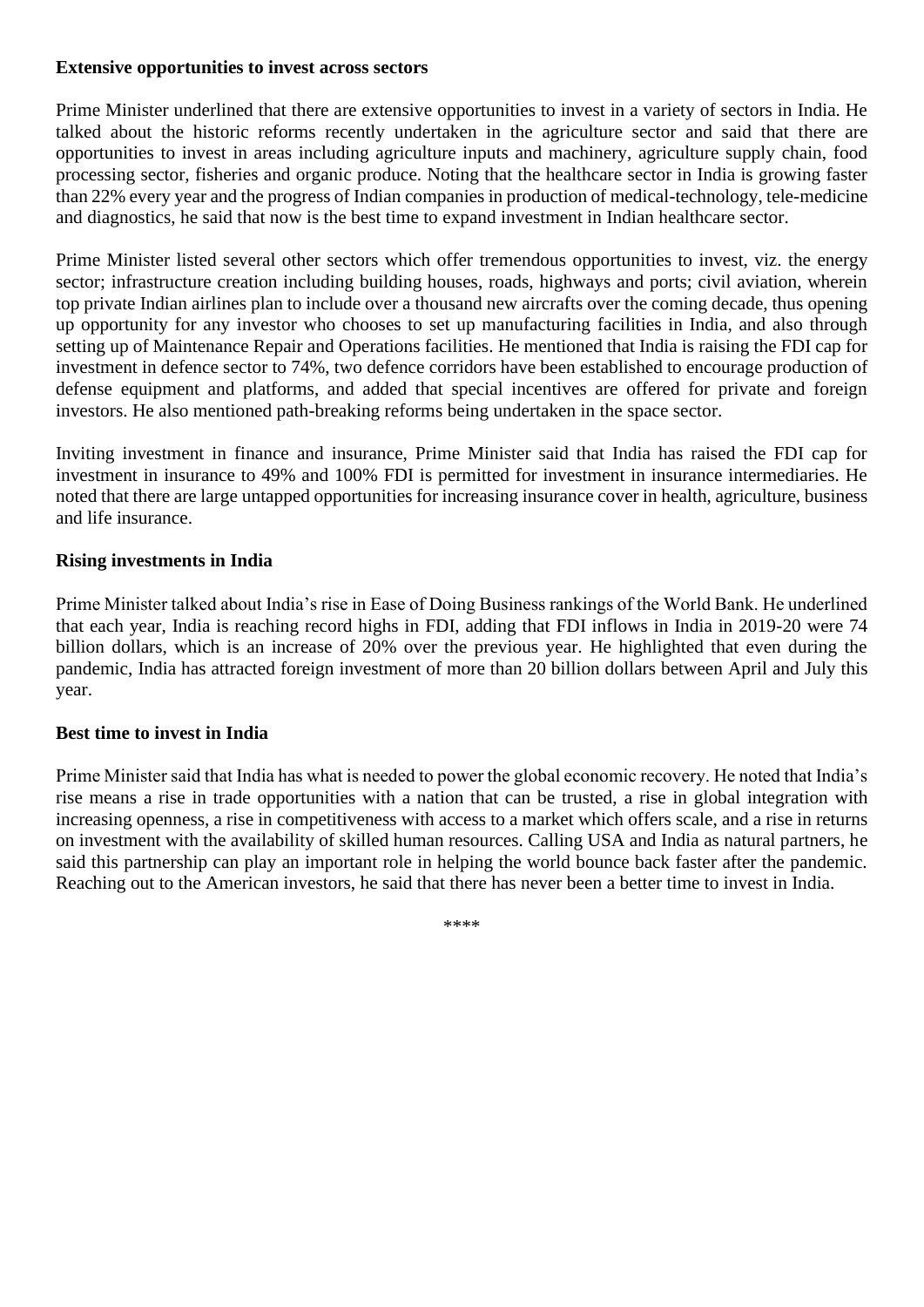Prime Minister's Office

## **PM's address at India Ideas Summit 2020**

### Posted On: 22 JUL 2020 9:27PM by PIB Delhi

Namaste!

Business leaders,

Distinguished guests,

I thank the US-India Business Council for inviting me to address the 'India Ideas Summit'. I also congratulate the USIBC on its forty fifth anniversary this year. Over the past decades, the USIBC has brought Indian and American business closer. USIBC's choice of this year's Ideas Summit -'Building a Better Future' is also very very relevant.

Friends,

We all agree that the world is in need for a better future. And, it is all of us who have to collectively give shape to the future. I firmly believe that our approach to the future must primarily be a more human- centric one. Our growth agenda must place the poor and vulnerable at the core. 'Ease of Living' is as important as 'Ease of Business'.

#### Friends,

Recent experience has taught us that the global economy has been too focused on efficiency and optimization. Efficiency is a good thing. But, on the way, we forgot to focus on something equally important. That is resilience against external shocks. It has taken a global pandemic to remind us how important resilience is.

Friends,

Global economic resilience can be achieved by stronger domestic economic capacities. This means improved domestic capacity for manufacturing, restoring the health of the financial system and diversification of international trade.

#### Friends,

India is contributing towards a prosperous and resilient world through the clarion call of an 'Atmanirbhar Bharat'. And, for that, we await your partnership!

#### Friends,

Today, there is global optimism towards India. This is because India offers a perfect combination of openness, opportunities and options. Let me elaborate. India celebrates openness in people and in governance. Open minds make open markets. Open markets lead to greater prosperity. These are principles on which both India and the USA agree.

#### Friends,

During the last six years, we have made many efforts to make our economy more open and reform oriented. Reforms have ensured increased 'Competitiveness', enhanced 'Transparency', expanded 'Digitization', greater 'Innovation' and more 'Policy stability'.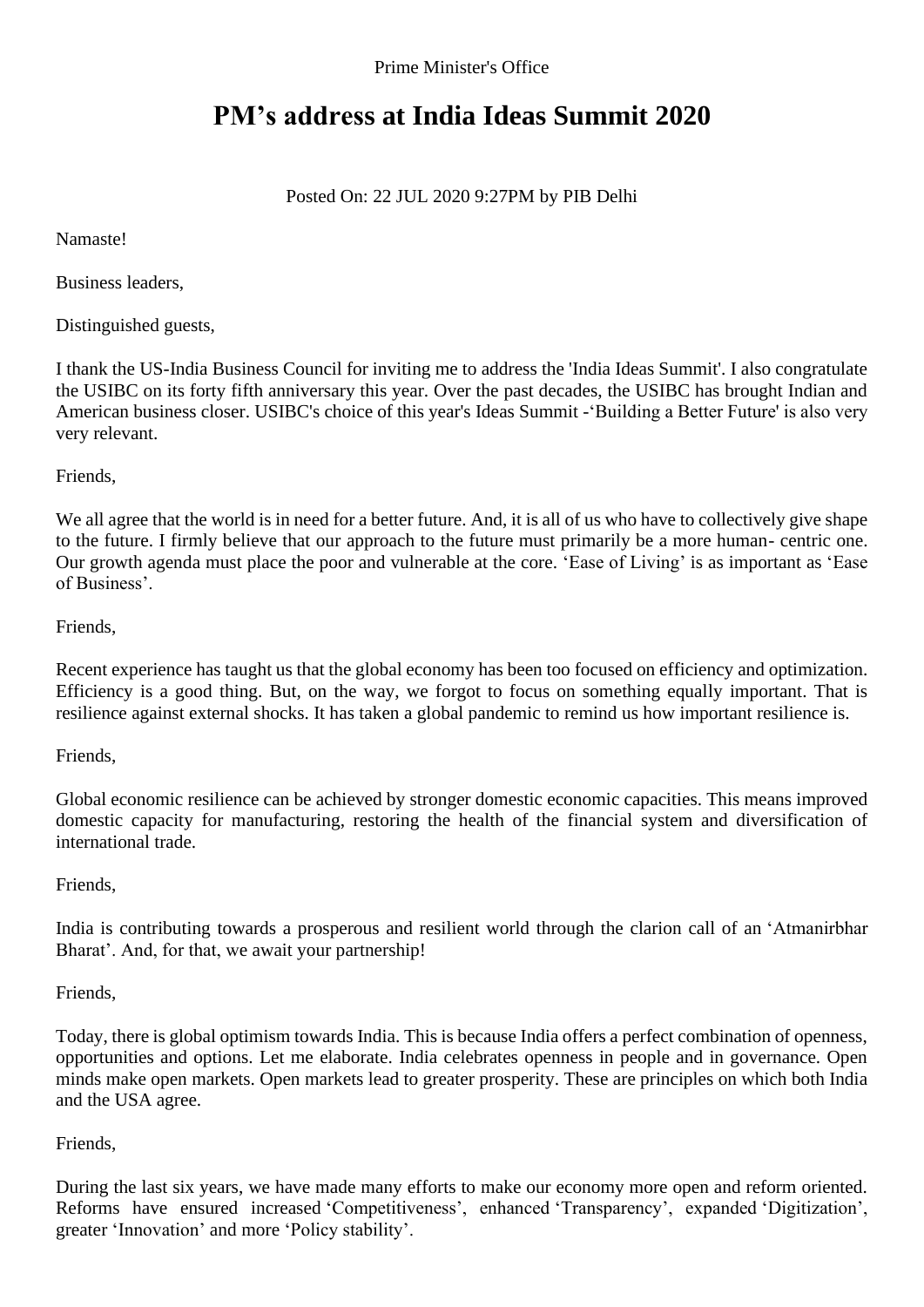#### Friends,

India is emerging as a land of opportunities. Let me give you one example of the tech sector. Recently, an interesting report came out in India. It said for the first time ever, there are more rural internet users than even urban internet users. Imagine the scale! There are about half a billion active internet users in India now. Half a billion connected people. Does this sound huge to you? Hold your breath. Because, there are over half a billion more people who are being connected. Opportunities in technology also include opportunities in the frontier technologies of 5G, Big data analytics, Quantum computing, Block-chain and Internet of things.

#### Friends,

The options to invest in India are extensive. India invites you to invest in the hard-work of our farmers. India has done historic reforms in the agriculture sector recently. There are investment opportunities in: Agricultural inputs and machinery, Agriculture supply chain management, Ready-to-eat items, Fisheries and Organic produce. India's food processing sector is expected to be worth over half a trillion dollars by 2025. To grow more streams of revenue, the best time to tap investment opportunities in Indian agriculture sector is now!

India invites you to invest in healthcare. The Healthcare sector in India is growing faster than 22 percent every year. Our companies are also progressing in production of medical-technology, tele-medicine and diagnostics. India and the US have already built a robust partnership in the Pharma sector. To achieve scale and speed, now is the best time to expand your investment in Indian health-care sector!

India invites you to invest in energy. As India evolves into a gas-based economy, there will be big investment opportunities for US companies. There are also big opportunities in the clean energy sector. To generate more power for your investment, this is the best time to enter the Indian power sector!

India invites you to invest in infrastructure. Our nation is witnessing the largest infrastructure creation drive in our history. Come, be a partner in building housing for millions, or building roads, highways and ports in our nation.

Civil Aviation is another area of great potential growth. The number of Air passengers are expected to more than double within next 8 years. The top private Indian airlines plan to include over a thousand new aircraft over the coming decade. This is a huge opportunity for any investor who chooses to set up manufacturing facilities in India, which can become a base for supplying regional markets. A similar case is obvious for setting up Maintenance Repair and Operations facilities. To give flight to your aviation targets, this is an ideal time to invest in the Indian aviation sector.

India invites you to invest in defense and space. We are raising the FDI cap for investment in defense sector to 74 percent. India has established two defense corridors to encourage production of defense equipment and platforms. We offer special incentives for private and foreign investors. A few weeks ago, we cleared pathbreaking reforms in the space sector. Come, be a part of these upcoming sectors.

India invites you to invest in finance and insurance. India has raised FDI cap for investment in insurance to 49 percent. Now 100 percent FDI is permitted for investment in insurance intermediaries. The insurance market in India is growing at a rate of more than 12 percent and is expected to grow to 250 billion dollars by 2025. With the success of Ayushman Bharat, our health assurance scheme, PM Fasal Bima Yojna, our crop insurance scheme and Jan Suraksha or social security schemes, the government has laid the ground for quick adoption and acceptance of insurance products. There are large untapped opportunities for increasing insurance cover in health, agriculture, business and life insurance. To generate long term and assured revenues, the Indian insurance sector is one of the best investment options right now!

I have given you a few options and that too without any consultancy fees.